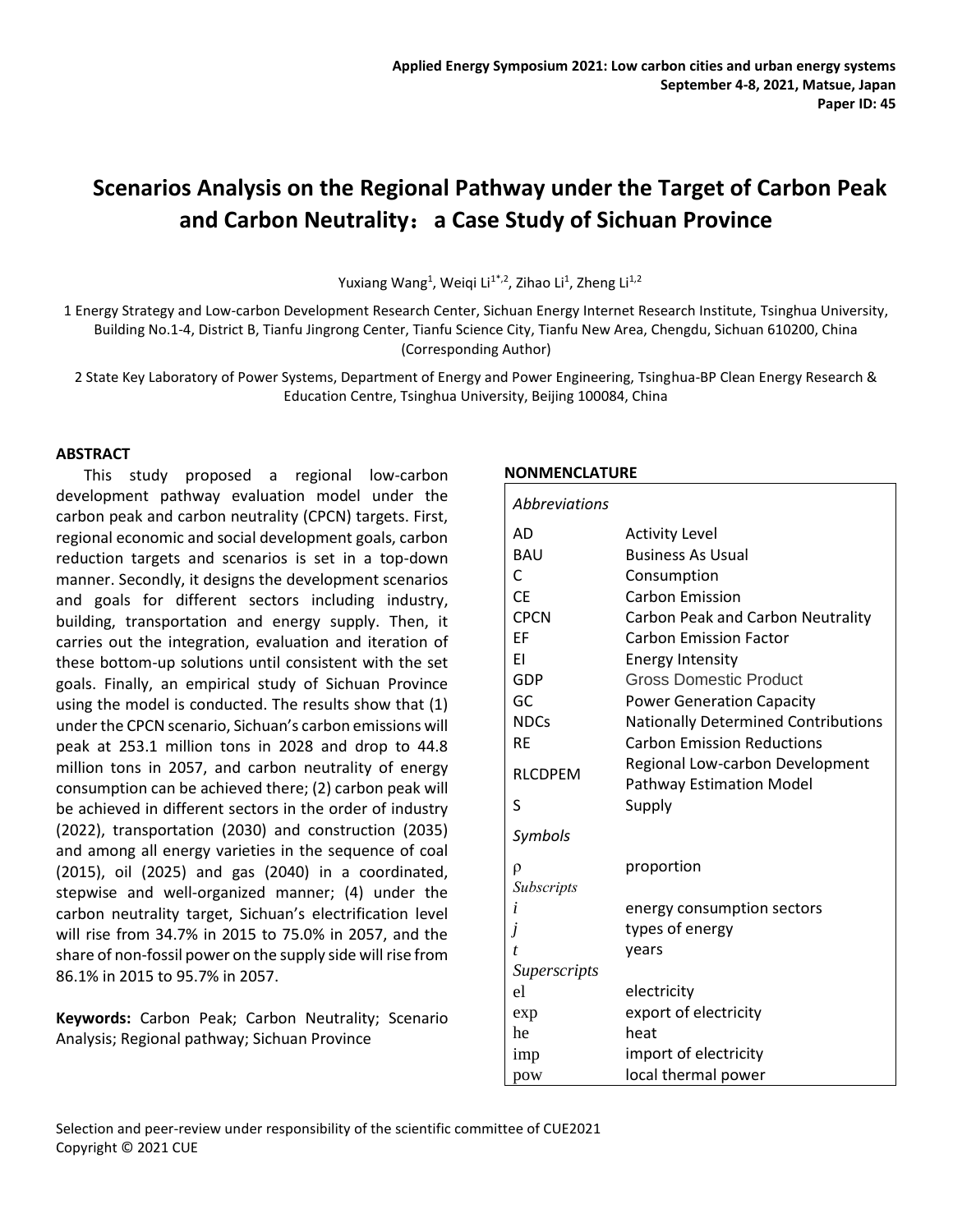## **1. INTRODUCTION**

At the Paris Climate Conference 2015, a global consensus was reached on holding the increase in the global average temperature to well below 2 °C above the pre-industrial levels and pursuing efforts to limit the temperature increase to 1.5 °C above pre-industrial level[s\[1\].](#page-5-0) According to the current emission trends and the current efforts countries in the world, the global average temperature increase will reach 3-4 °C, bringing the sea level up by 0.6-0.8m and causing irreversible ecological catastrophes and economic losses worldwid[e\[2\].](#page-5-1) Moreover, according to the assessment of the Intergovernmental Panel on Climate Change (IPCC), achieving the 2 °C and 1.5 °C target would require the world reach carbon neutral by 2070 and by 205[0\[3\].](#page-5-2) Against this backdrop, Chinese President Xi Jinping announced that China will have  $CO<sub>2</sub>$  emissions peak before 2030 and achieve carbon neutrality before 206[0\[4\],](#page-5-3) and further stressed that the Party committees and governments at all levels should develop clear timelines, roadmaps and work plans. In response to this, all Chinese provinces and municipalities are conducting research on the development pathway under the CPCN targets.

At present, many developed countries have peaked their  $CO<sub>2</sub>$  emissions and are committed to carbon neutrality research and practice. They peaked their  $CO<sub>2</sub>$ emissions naturally in accordance with the law of economic and social development, which is different from the case in China, which sets the time to peak its  $CO<sub>2</sub>$  emissions to push the reform and transformation of energy systems and technologies. Therefore, this paper sets up a regional low-carbon development pathway estimation model (RLCDPEM) combining top-down and bottom-up approaches. The model considers social and economic development goals and the CPCN targets from top to bottom; designs from bottom up the development scenarios and goals for industry, building, transportation and energy supply sectors respectively from the perspective of controlling the demand for energy services, improving energy efficiency, optimizing the energy mix and making electricity cleaner; and finally carries out the integration, evaluation and iteration of these bottom-up solutions, until a systematic one consistent with the top-down goals is found.

This paper consists of the following: Sections 2.1 and 2.2 systematically introduce the regional low-carbon development pathway estimation model and the calculation methods. Section 2.3 describes the input data and scenarios setting through a case study of Sichuan Province. Section 3 demonstrates and analyzes the development path of Sichuan Province . The key points of the development path of Sichuan Province in section 4.

## **2. METHODOLOGY**

#### *2.1 Modelling framework*

RLCDPEM under the CPCN targets established in this paper, as shown in Fig. 1, conducts scenario analysis of different sectors in aspect of controlling energy services, improving energy efficiency, optimizing the energy mix and power supply structure in line with provincial (municipal) macro socioeconomic development indicators such as GDP, population and urbanization, and in the light of the historical variation trends of energy consumption sectors. By doing so, the model obtains energy of different categories consumed in each sector and then, according to the carbon emission factors of different categories of energy, figures out the carbon emissions in each sector.



**Fig 1 Framework of RLCDPEM.**

It should be noted that the estimation boundary assumed by the model laid down in the *Guidelines for the Development of Provincial Action Plans for Peaking Carbon Dioxide Emissions* issued by the Ministry of Ecology and Environmen[t\[5\],](#page-5-4) which only applies to carbon emissions from energy consumption of these sectors. Specifically, these involve end-use energy consumption sectors (a) industry, including energyintensive industries (e.g., steel, non-ferrous, petrochemical, chemical, building materials, etc.) and other industrial sectors; (b) building, including urban and rural residential building, and public building; (c) transportation, including commercial (excluding civil aviation) and non-commercial transportation; (d) other industry sectors, including agriculture, construction industry; and (e) energy supply, including electricity and heat supply. The electricity and heat consumption in industry, building, transportation and other industry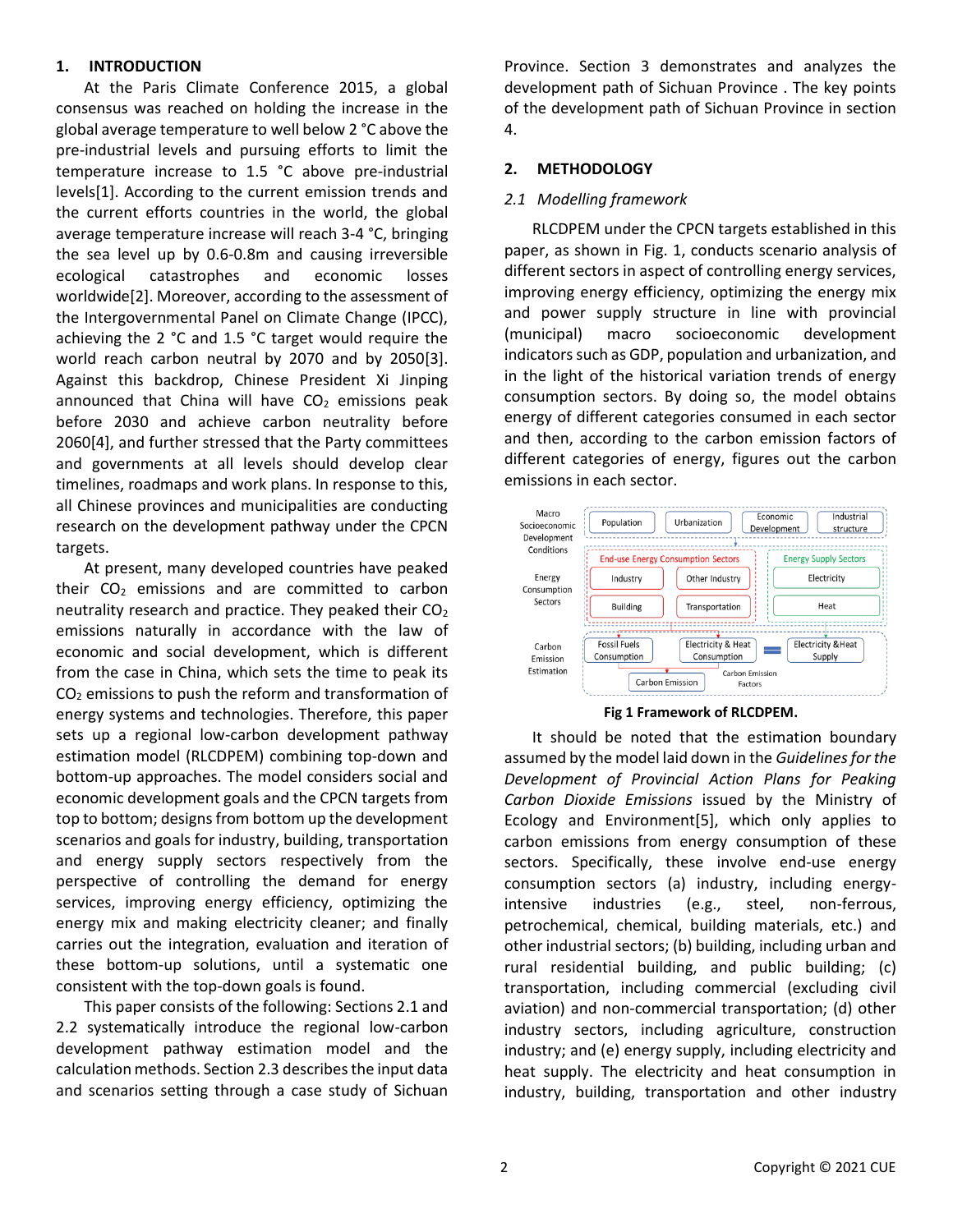sectors should be in balance with the electricity and heat supply in the energy supply sector.

#### *2.2 Mathematical formulation*

On the grounds of the boundary shown in Fig.1, we have established a carbon emission estimation module for each sector.

## 2.2.1 Carbon emission estimation module for end-use energy consumption sectors

Carbon emissions from end-use energy consumption sectors are calculated through Formula (1)

$$
CE_{i,t} = \sum_{j} AD_{i,t} \times EI_{i,t} \times \rho_{i,j,t} \times EF_j \qquad (1)
$$

Where,  $CE_{i,t}$  represents carbon emissions from sector i in year t,  $AD_{i,t}$  is the activity level of sector i in year t,  $EI_{i,t}$ is the energy intensity per unit of activity level of sector i in year t,  $\rho_{i,j,t}$  is the proportion of category j energy in the energy mix of sector i in year t, and  $EF_i$  is the carbon emission factor of category j energy.

It should be noted that the meaning of the activity level (AD<sub>i,t</sub>) varies from sector to sector. For industry and other industrial sectors, the activity level of each sector is the added value of the sector  $(10^4 \text{ CNY})$ . For the building sector, the activity level means the floor space  $(m<sup>2</sup>)$ . For the transportation sector, the activity level refers to the traffic turnover (passenger or ton kilometer) or the vehicle kilometers traveled (km).

Energy of different categories is standardized, with electricity so treated with the power generation coal consumption metho[d\[6\].](#page-5-5) The carbon emission factors assumed in this study are as follows: Coal, oil, and gas are 2.66  $tCO_2/$ tce, 1.73  $tCO_2/$ tce, and 1.56  $tCO_2/$ tce respectively; other non-fossil fuels (e.g., straw, biogas, firewood, etc.) refer to [0\[5\];](#page-5-4) for carbon emission factors of electricity and heat, please see Formulas (9) and (10) in section 2.2.2.

## 2.2.2 Carbon emission estimation module for the energy supply sector

In this module, the supply of electricity and heat should be in balance with the consumption in each enduse energy consumption sector as mentioned in section 2.2.1, which means that Formulas (2) and (3) should be satisfied.

$$
S_t^{el} = C_t^{el} = \sum_i AD_{i,t} \times EI_{i,t} \times C_{i,t}^{el} \quad (2)
$$
  

$$
S_t^{he} = C_t^{he} = \sum_i AD_{i,t} \times EI_{i,t} \times C_{i,t}^{he} \quad (3)
$$

Where,  $S_t^{el}$  and  $C_t^{el}$  stand for the electricity supply and consumption respectively in year t,  $S_t^{he}$  and  $C_t^{he}$  are the heat supply and consumption in year t, and

 $C_{i,t}^{el}$  and  $C_{i,t}^{he}$  represent the electricity and heat consumed by end-use sector i in year t.

1) Carbon emissions from electricity are calculated using Formula (4).

$$
CE_t^{el} = CE_t^{pow} + CE_t^{imp} or
$$
  
= CE\_t^{pow} - CE\_t^{exp} (4)

Where,  $CE_t^{el}$  means the carbon emissions from electricity in year t,  $CE_t^{pow}$  is the carbon emissions from local thermal power in year t, and  $CE_t^{inp}$  and  $CE_t^{exp}$  are the carbon emissions from electricity transferred to and from a region respectively in year t.

In this case,  $CE_t^{pow}$  is calculated according to Formula (5).

$$
CE_t^{pow} = \sum_j GC_{j,t} \times EC_{j,t} \times EF_j \qquad (5)
$$

Where,  $\,GC_{j,t}\,$  is the amount of electricity generated from category j fossil energy in year t (e.g., coal power and gas power), and  $EC_{j,t}$  means the average power generation efficiency of category j fossil energy in year t.

For a region from which electricity is transferred, carbon emissions from the net electricity transferred  $(\mathcal{C} E_t^{imp})$  is calculated through Formula (6).

$$
CE_t^{imp} = EQ_t^{imp} \times EF_t^{imp} \quad (6)
$$

Where,  $EQ_t^{inp}$  is the net amount of electricity transferred to a region in year t, while  $EF_t^{inp}$  is the carbon emission factor of electricity in the export region in year t.

For a region to which electricity is transferred, the most critical assumption of our work is that the receiving region should assume some of the responsibility for carbon emissions from local thermal power plants, so such carbon emissions will be calculated via Formula (7).

$$
CE_t^{exp} = CE_t^{pow} \times (EQ_{,t}^{exp}/(S_t^{el} + EQ_{,t}^{exp})) \quad (7)
$$

Where,  $EQ^{exp}_{,t}$  means the net amount of electricity transferred from a region in year t.

2) Carbon emissions from heat are calculated through Formula (8).

$$
CE_t^{he} = \sum_j S_t^{he} \times \rho_{j,t}^{he} \times EC_t^{he} \times EF_j^{he} \quad (8)
$$

Where,  $\mathit{CE}^{he}_t$  is the carbon emissions from heat in year t,  $\rho_{j,t}$  is the proportion of category j energy in the heating energy mix in year t, and  $EC_t^{he}$  is the average heating efficiency in year t.

3) Carbon emission factors from electricity and heat in a region are calculated under Formulas (9) and (10) respectively.

$$
EF_t^{el} = CE_t^{el}/C_t^{el}
$$
 (9)  

$$
EF_t^{he} = CE_t^{he}/C_t^{he}
$$
 (10)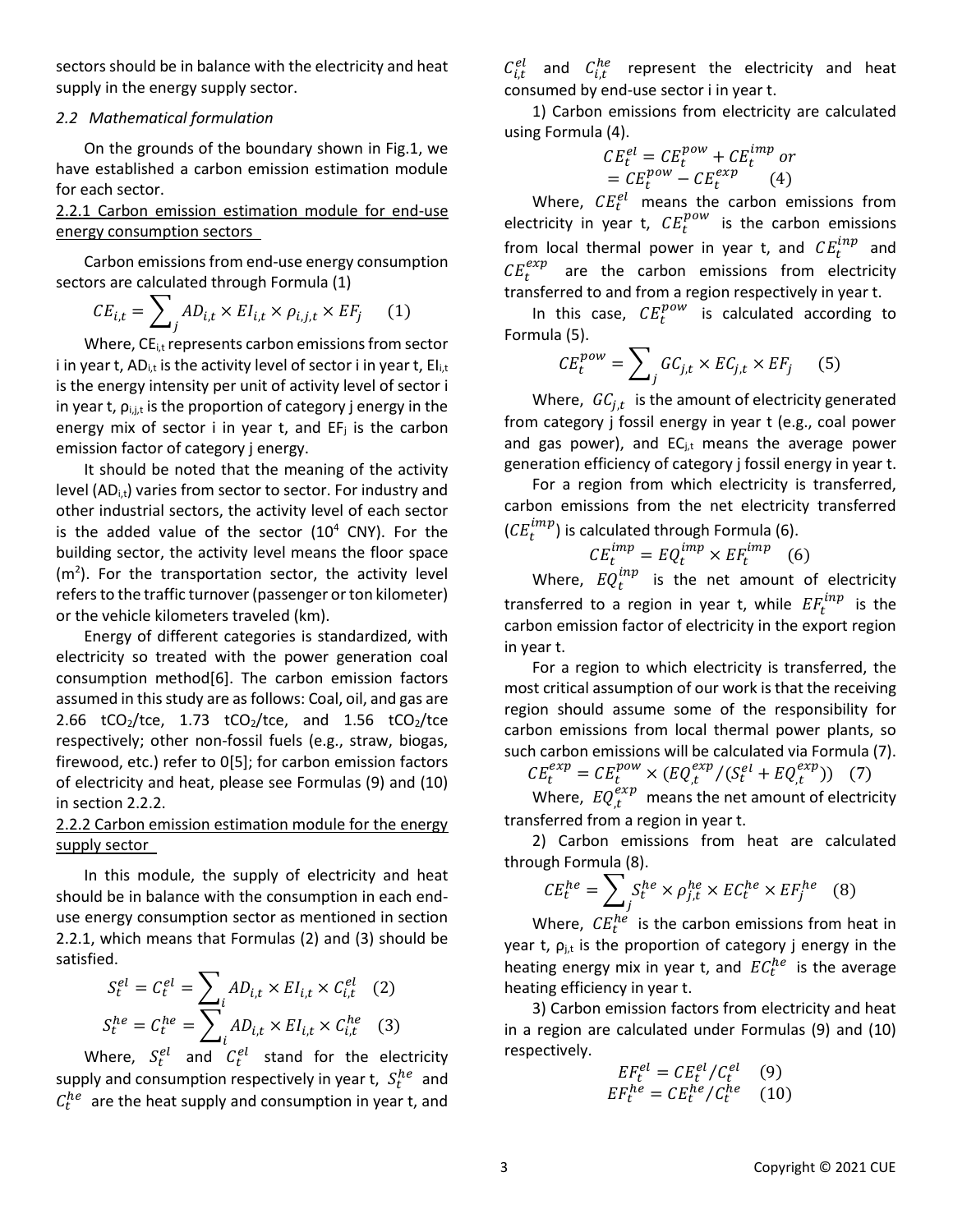## *2.3 A case study of Sichuan Province*

### 2.3.1 Data input

Based on the historical data on Sichuan Province during 2015-202[0\[7\]](#page-5-6)[\[8\],](#page-5-7) this study inputs four types of data, namely population, urbanization, economic development and industrial structure, into RLCDPEM.

- 1) Population: the annual average growth rate of permanent population in Sichuan was 0.4% during 2015-2020, so the annual average growth rate of permanent population during 2021-2060 is set at 0.4%, and the permanent population is expected to reach 86.7 million and 96.2 million in 2030 and 2060 respectively.
- 2) Urbanization: the urbanization rate of permanent population in Sichuan Province in 2020 was 56.7%, up 9.0% from 2015, still below the Chinese average (63.9%). As Sichuan Province will come to the stage of rapid urbanization and finally develop into a developed region (e.g., Beijing, Shanghai, where the urbanization rate exceeds 80%) in China, the urbanization rate in Sichuan Province is set to reach 68% and 80% respectively in 2030 and 2060.
- 3) Economic development: the annual average GDP growth rate in Sichuan was 7.8% during 2015-2019, above the national average (6.7%) during that period, but its per capita GDP (CNY 55,661 in 2019) was still below the national average (CNY 70,774 in 2019). Looking into the future, we believe that Sichuan Province will further speed up economic development with the construction of the "Chengdu-Chongqing Economic Circle" to overtake the national level. Hence, the economic growth rate of Sichuan is set to exceed the national averag[e\[9\],](#page-5-8) so that the per capita GDP will reach CNY 107,000 and CNY 344,000 respectively in 2030 and 2060.
- 4) Industrial structure: during 2015-2020, Sichuan Province witnessed a shift in the industrial structure from 12.2:44.1:43.7 to 11.4:36.2:52.4. Looking ahead, Sichuan will continue to promote the development of the tertiary industry, and the industrial structure is expected to be 7.5:32.0:60.5 and 3.0:27.0:70.0 in 2030 and 2060 respectively.

#### 2.3.2 Scenarios setting

While meeting the socioeconomic development conditions as envisaged in section 2.3.1, this study takes into account two scenarios: one is the BAU scenario, the other is the CPCN scenario aiming at achieving the carbon peak and carbon neutrality targets. Compared with the BAU scenario, the CPCN scenario optimizes the industry, building, transportation and energy supply sectors in Sichuan Province by reasonably controlling the demand for energy services, improving energy efficiency, promoting energy alternatives, and developing clean power.

### **3. RESULTS AND DISCUSSION**

Using the model described in 2.2 and the data input and scenarios setting in 2.3, this study demonstrates the carbon emission pathways under the BAU and CPCN scenarios in Sichuan Province on the premise of meeting the socioeconomic development goals there. The results, as shown in Fig.2, suggest that carbon emissions will peak in 2034 and 2028 respectively under the two scenarios, at 277.5 million tons and 253.1 million tons. In 2060, carbon emissions will reach 149.0 million tons and 12.9 million tons under the BAU and CPCN scenarios respectively, down 37% and 94% from the 2015 levels. Given the abundant carbon sink resources in Sichuan Province (47.8 million tons in 2018), carbon emissions will drop to 44.8 million tons in 2057 under the CPCN scenario, and carbon neutrality of energy consumption can be achieved. Next, we will further analyze the pathway of Sichuan Province under the CPCN scenario.



## *3.1 Analysis of the carbon peak pathway*

Under the CPCN scenario, differences are observed in terms of energy category and variation trend of carbon emissions in each end-use energy consumption sector. From the perspective of end-use energy consumption (as shown in Fig.3), carbon emissions from coal, oil and gas will peak in 2015, 2025 and 2040 respectively, at 129.4 million tons, 61.5 million tons and 74.2 million tons. In 2029, carbon emissions from coal will be 2.5 million tons less than the 2028 level, those from oil 0.2 million tons less and those from gas 2.2 million tons more, indicating that even though the time when carbon emissions from gas peak is later than that of carbon peak (in 2028) in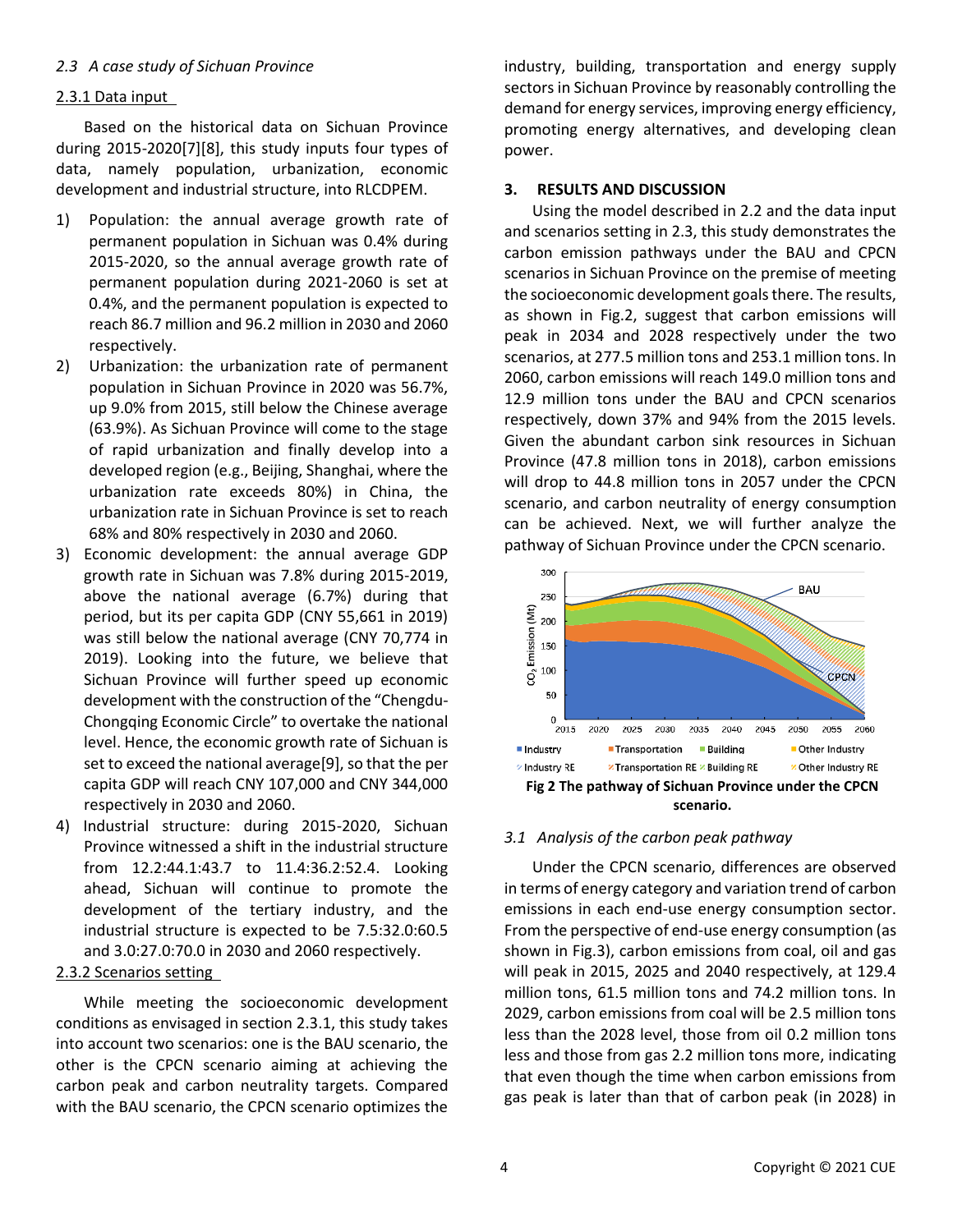Sichuan Province, the decrease in carbon emissions from coal and oil will have been greater than the increase in carbon emissions from gas by that time, thus achieving the overall peaking of carbon emissions in 2028.

In end-use energy consumption sectors (as shown in Fig.4), carbon emissions from industry, transportation and building will peak in 2022, 2030 and 2035 respectively, at 159.7 million tons, 44.8 million tons and 40.2 million tons. In 2029, carbon emissions from industry will be 0.80 million tons less than the 2028 level, those from transportation 0.12 million tons more and those from building 0.34 million tons more, implying that even though the transportation and building sectors fail to have their carbon emissions peak in 2028, the decrease in carbon emissions from industry will have been greater than the increase in carbon emissions from transportation and construction by that time, thus achieving the peaking of carbon emissions in Sichuan Province in 2028.

#### *3.2 Analysis of the carbon neutrality pathway*

In 2057, the total carbon emissions from Sichuan Province will decrease from 161.1 million tons under the BAU scenario to 44.8 million tons; to break it down, emission reductions in industry, transportation and building will be 59.2 million tons, 14.7 million tons and 33.8 million tons relative to the BAU scenario (as shown in Fig.5).

The largest share of such emission reductions will come from industry, standing at 50.9%, of which 5.7% will be owed to optimizing the industrial structure, 6.5% to improving energy efficiency and 87.8% to optimizing the energy mix, including zero-carbon power. Below are the reasons why optimizing the energy mix will make the largest contribution. On the one hand, this will be achieved by increasing the level of electrification industrial end-use energy consumption and the share of non-fossil power on the supply side: end-use power consumption in industry will climb from 29.2% in 2015 to 70.7% in 2057 and the share of non-fossil power on the supply side will rise from 86.1% in 2015 to 95.7% in 2057. On the other hand, hydrogen energy and biomass will be introduced in 2030 to iron & steel, chemical, petrochemical and other industries as zero-carbon energy resources or raw materials, which will account for 9.8% in 2057.

In the building sector, controlling the per capita floor space within 60 m<sup>2</sup>, relative to 65 m<sup>2</sup> under the BAU scenario, can give rise to a 7.7% reduction in carbon emissions. Reducing energy consumption per unit area will help reduce carbon emissions by 8.6% and



**Fig 3 Ccarbon emissions from end-use energy in Sichuan under the CPCN scenario.**



**Fig 4 Carbon emissions from end-use energy consumption sectors in Sichuan under the CPCN scenario**.



**Fig 5 Implementation steps of Sichuan Province to meet its carbon neutralty target**.

optimizing the energy mix and zero-carbon power will contribute 83.7% to carbon emission reduction.

In the transportation sector, controlling the ownership of private cars in every 1,000 people at 280, relative to 310 under the BAU scenario, will result in a 26.6% reduction in carbon emissions. Raising the electrification level of private cars to 82% from the BAU level of 59% will have carbon emissions reduced by 56.2%.